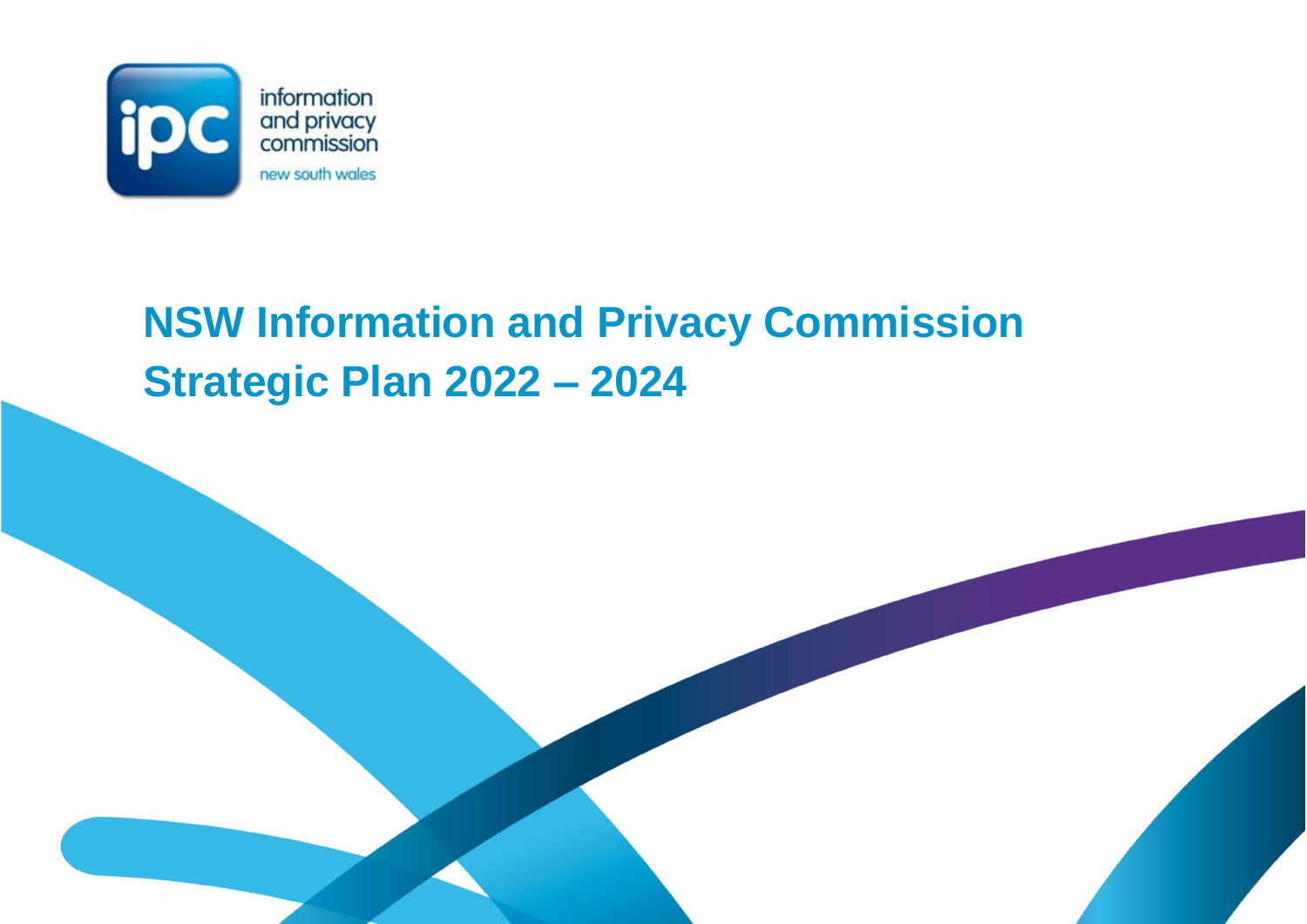# **Contents**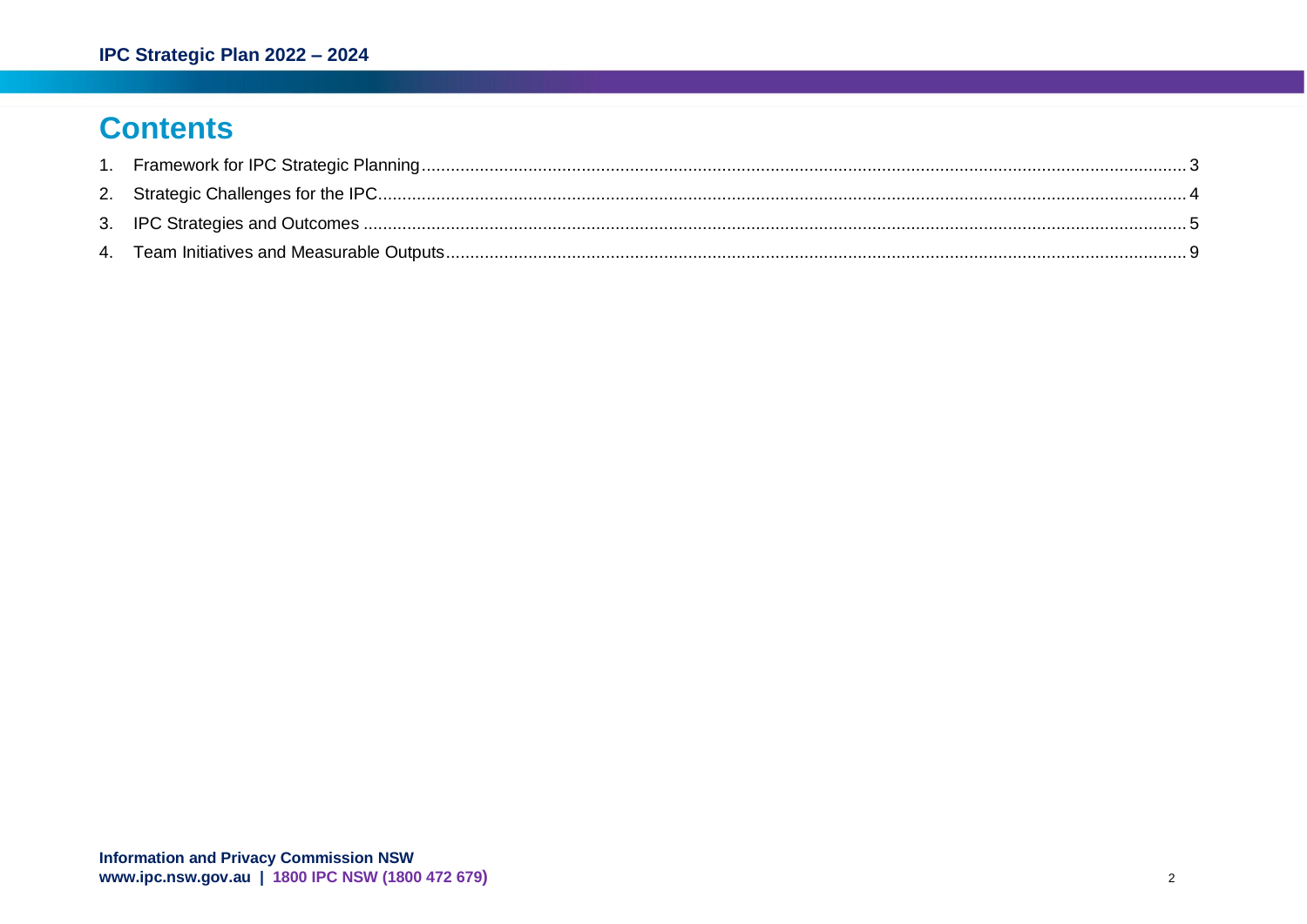# <span id="page-2-0"></span>**1. Framework for IPC Strategic Planning**

The IPC's work and the 2022 - 24 Strategic Plan is guided by this strategic framework.

| <b>Pillar 1: Service</b><br><b>Delivery &amp; Excellence</b><br>What are we doing to improve<br>services to the community                                                                                                         | Pillar 2: Engagement &<br><b>Influence</b><br>What are we doing to directly<br>influence regulated agencies<br>and engage with the public                                                                              | Pillar 3: Rights<br><b>Promotion &amp; Impact</b><br>What are we doing to<br>anticipate and addess<br>emerging regulatory issues                                                                                                                                                | <b>Pillar 4: Operational</b><br><b>Excellence</b><br>What are we doing to support<br>an effective, efficient one-IPC                                          |
|-----------------------------------------------------------------------------------------------------------------------------------------------------------------------------------------------------------------------------------|------------------------------------------------------------------------------------------------------------------------------------------------------------------------------------------------------------------------|---------------------------------------------------------------------------------------------------------------------------------------------------------------------------------------------------------------------------------------------------------------------------------|---------------------------------------------------------------------------------------------------------------------------------------------------------------|
| <b>Objective</b>                                                                                                                                                                                                                  | <b>Objective</b>                                                                                                                                                                                                       | <b>Objective</b>                                                                                                                                                                                                                                                                | <b>Objective</b>                                                                                                                                              |
| Deliver quality, timely and<br>effective services to promote<br>regulatory objectives and<br>compliance, enabled by<br>effective and accessible<br>resources supported by<br>well managed and efficient<br>systems and processes. | Influence agencies and<br>citizens through strategic<br>engagement to promote<br>information access and<br>privacy rights, identify risks<br>and authoritatively promote<br>compliance to achieve<br>regulatory goals. | Continually improve citizen<br>and agency understanding of<br>their information access and<br>privacy rights and obligations<br>now and into the future<br>through provision of timely,<br>accurate, informative and<br>innovative guidance, advice,<br>intelligence and tools. | Deliver respected, quality and<br>comprehensive services with<br>professionalism, supported by<br>expert operational capability<br>and sound good governance. |

### **IPC Values**

Accountable • Service Focused • Proactive • Independent • Integrity • Trust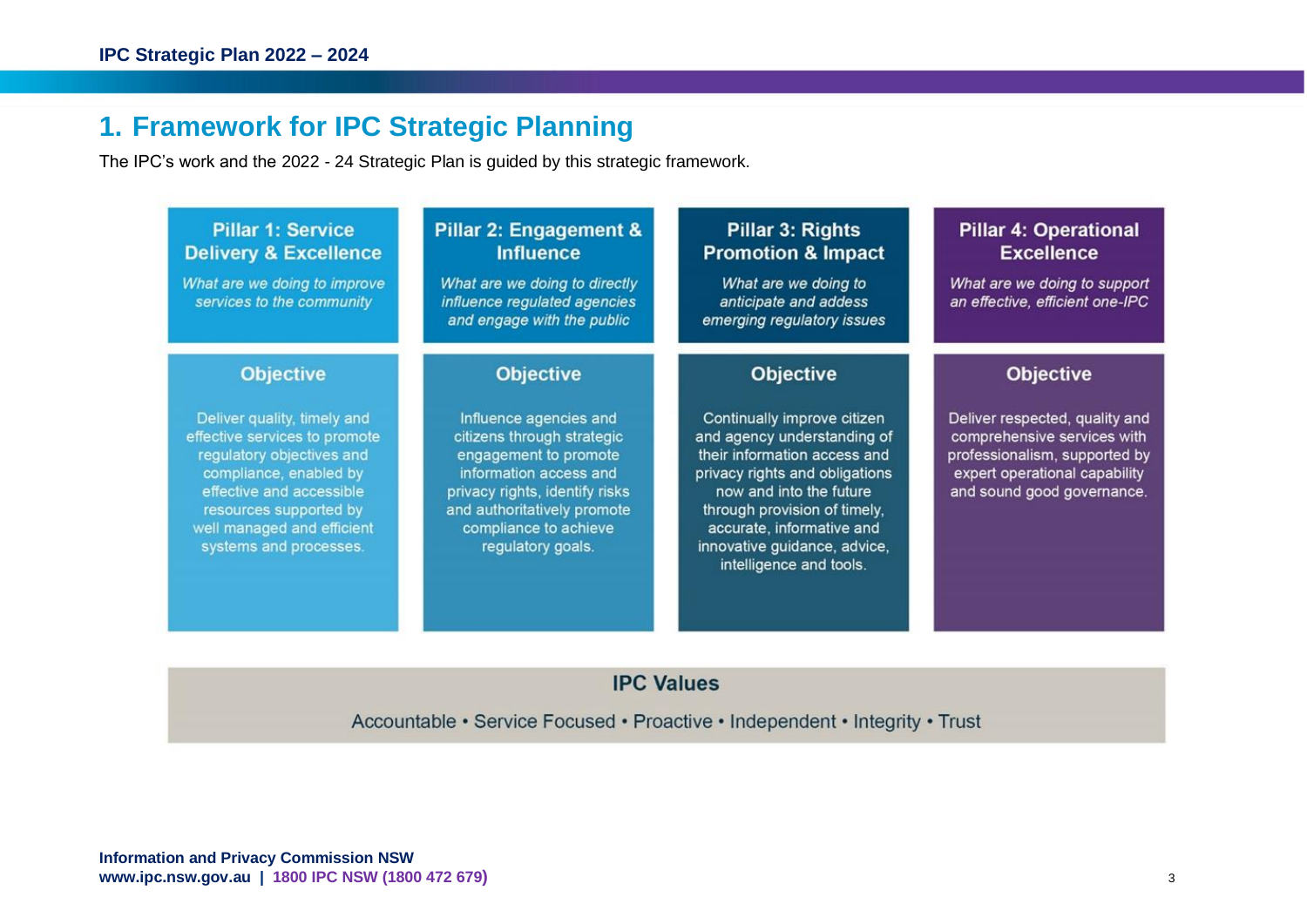# <span id="page-3-0"></span>**2. Strategic Challenges for the IPC**

The IPC will need to address a number of strategic challenges as the information landscape continues to evolve over the coming years. These challenges will impact on the way the IPC needs to operate in order to achieve its legislated remit and respond to community expectations.

| <b>Pillar 1: Service Delivery &amp;</b>                                                                                                                                                                                                                                                                                                                                                                                                                                                                                             | Pillar 2: Engagement &                                                                                                                                                                                                                                                                                                                                                                                                                                                                                                                                                                                                                         | <b>Pillar 3: Rights Promotion &amp;</b>                                                                                                                                                                                                                                                                                                                                                                                                                                                                                                         | <b>Pillar 4: Operational</b>                                                                                                                                                                                                                                                                                                                                                                                                                                                                                                                                                |  |
|-------------------------------------------------------------------------------------------------------------------------------------------------------------------------------------------------------------------------------------------------------------------------------------------------------------------------------------------------------------------------------------------------------------------------------------------------------------------------------------------------------------------------------------|------------------------------------------------------------------------------------------------------------------------------------------------------------------------------------------------------------------------------------------------------------------------------------------------------------------------------------------------------------------------------------------------------------------------------------------------------------------------------------------------------------------------------------------------------------------------------------------------------------------------------------------------|-------------------------------------------------------------------------------------------------------------------------------------------------------------------------------------------------------------------------------------------------------------------------------------------------------------------------------------------------------------------------------------------------------------------------------------------------------------------------------------------------------------------------------------------------|-----------------------------------------------------------------------------------------------------------------------------------------------------------------------------------------------------------------------------------------------------------------------------------------------------------------------------------------------------------------------------------------------------------------------------------------------------------------------------------------------------------------------------------------------------------------------------|--|
| <b>Excellence</b>                                                                                                                                                                                                                                                                                                                                                                                                                                                                                                                   | <b>Influence</b>                                                                                                                                                                                                                                                                                                                                                                                                                                                                                                                                                                                                                               | Impact                                                                                                                                                                                                                                                                                                                                                                                                                                                                                                                                          | <b>Excellence</b>                                                                                                                                                                                                                                                                                                                                                                                                                                                                                                                                                           |  |
| Being independent,<br>accountable but flexible in a<br>changing service delivery<br>environment<br>Meeting citizen expectations<br>around trusted sources of<br>information<br>Remaining effective in a<br>dynamic environment full of<br>new developments and<br>consequent increased<br>volume of work<br>Being ahead of the<br>landscape by identifying and<br>delivering through new<br>research opportunities<br>Applying new processes,<br>especially around the<br>Mandatory Notification of<br>Data Breach (MNDB)<br>Scheme | Responding to the changing<br>scope of regulatory powers<br>Independently, responding<br>to laws which require<br>guidance and further<br>definition to promote<br>accountability and integrity<br>in government<br>Delivering on government<br>expectations for heightened<br>engagement and ensuring<br>all partners and experts are<br>identified<br>Collaborating with these<br>experts, agencies and<br>clusters by being trusted<br>influencers and ensuring<br>they have their own effective<br>feedback loops<br>Identifying and responding<br>to the effect and pace of<br>digitisation<br>Harnessing the influence of<br><b>IPAC</b> | Preserving and better<br>understanding citizen rights<br>amidst changing service<br>delivery options, PPPs,<br>privatisation, and COVID<br>rules<br>Strengthening our<br>engagement and effectively<br>measuring our impact<br>Drawing upon external<br>expertise including<br>promoting self-assessment<br>by agencies<br>Promoting proactive<br>disclosure of government<br>information<br>Responding to the<br>resourcing and education<br>requirements of the MNDB<br>Being part of the definition of<br>an 'archive' or 'backup<br>system' | Effectively identifying and<br>supporting new collaboration<br>tools and future ways of<br>working<br>Meeting greater<br>expectations made possible<br>by the additional 2-year<br>funding package<br>Improving IPC's KPI<br>reporting including<br>identification of - and<br>response to – staff needs<br>Understanding the<br>requirements of an IT<br>Strategy which will serve the<br>present and the future of the<br><b>IPC</b><br>Delivering on the need for<br>cross functional<br>collaboration<br>Attracting and retaining staff<br>in a competitive environment |  |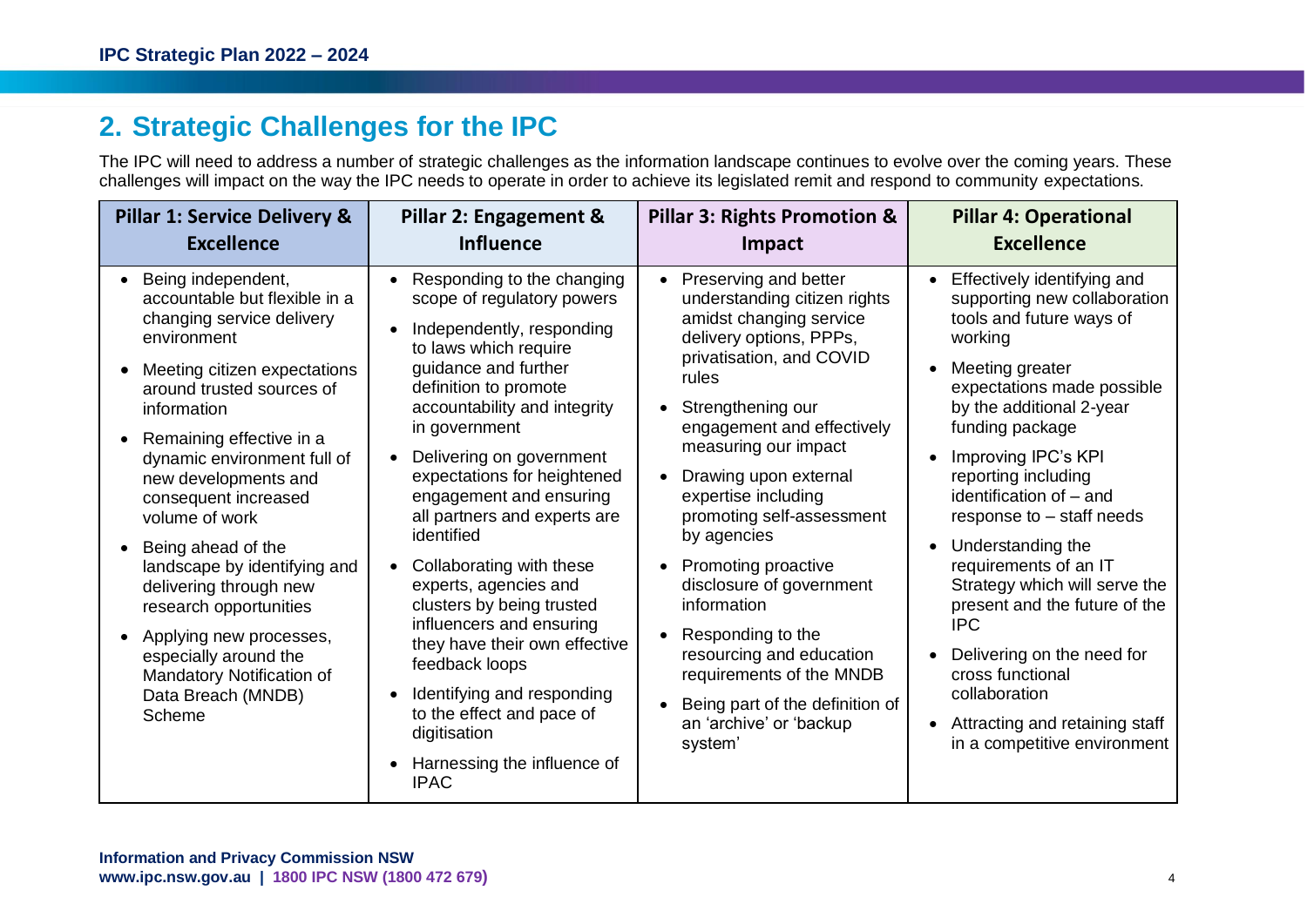# <span id="page-4-0"></span>**3. IPC Strategies and Outcomes**

In order to respond to these challenges over the coming two years, the IPC's work program will include new initiatives in addition to its existing business as usual program:

- Management of the introduction of the MNDB Scheme, including continued consultation on the MNDB Bill, development of the project plan, statutory guidelines and guidance for agencies (LCRA lead) and casework workflows and reporting requirements (I&R lead);
- a cohesive approach and strong communications messaging around the introduction of Mandatory Notification Data Breach Scheme (MNDB) (BI Lead);
- development of an IT strategy that encompasses our evaluation of current and future performance/needs, enhancements for MNDB, cyber security, reporting and overall functionality/training etc of staff (BI Lead);
- creation and delivery of a new research program to inform the approach to the contemporary challenges around the application of definitions of information and access including but not limited to s74, the definition of agency, SQL and similar requirements; working with IPAC, DCJ and DCS (LCRA lead);
- building on the proactive release of information through the UNESCO declaration review and working with our Australian and international counterparts around both IA and privacy matters (LCRA lead);
- rolling out the IPC 2021/22 compliance program and recommending new legislation informed by the new and emerging issues that present emerging and new risks to rights (I&R lead);
- promoting proactive disclosure including driving a culture of government agency maturity towards self-regulation through selfassessment (I&R lead); and
- engaging with IPAC among many other stakeholders (all).

#### **Pillar 1: Service Delivery & Excellence**

| No.              | <b>Strategy</b>                                                                                               | Outcomes measures (KPIs)                                                                                                                                                                                                                                                                              |
|------------------|---------------------------------------------------------------------------------------------------------------|-------------------------------------------------------------------------------------------------------------------------------------------------------------------------------------------------------------------------------------------------------------------------------------------------------|
| 1.1              | Provide effective advice to<br>agencies, citizens and other<br>entities (e.g. NSW Parliament and<br>the NCAT) | Increased agency and citizen engagement with IPC materials measured through monthly<br>dashboard reporting<br>Improved record of agency implementation of IPC advice, including implementing privacy by<br>design on digital and other projects. This will be captured via audit or follow-up surveys |
| 1.2 <sub>2</sub> | Flexibly apply resources to meet<br>increasing demand                                                         | Average timeframe for closures remains stable within a margin of 10% (+/-) of 2021 levels                                                                                                                                                                                                             |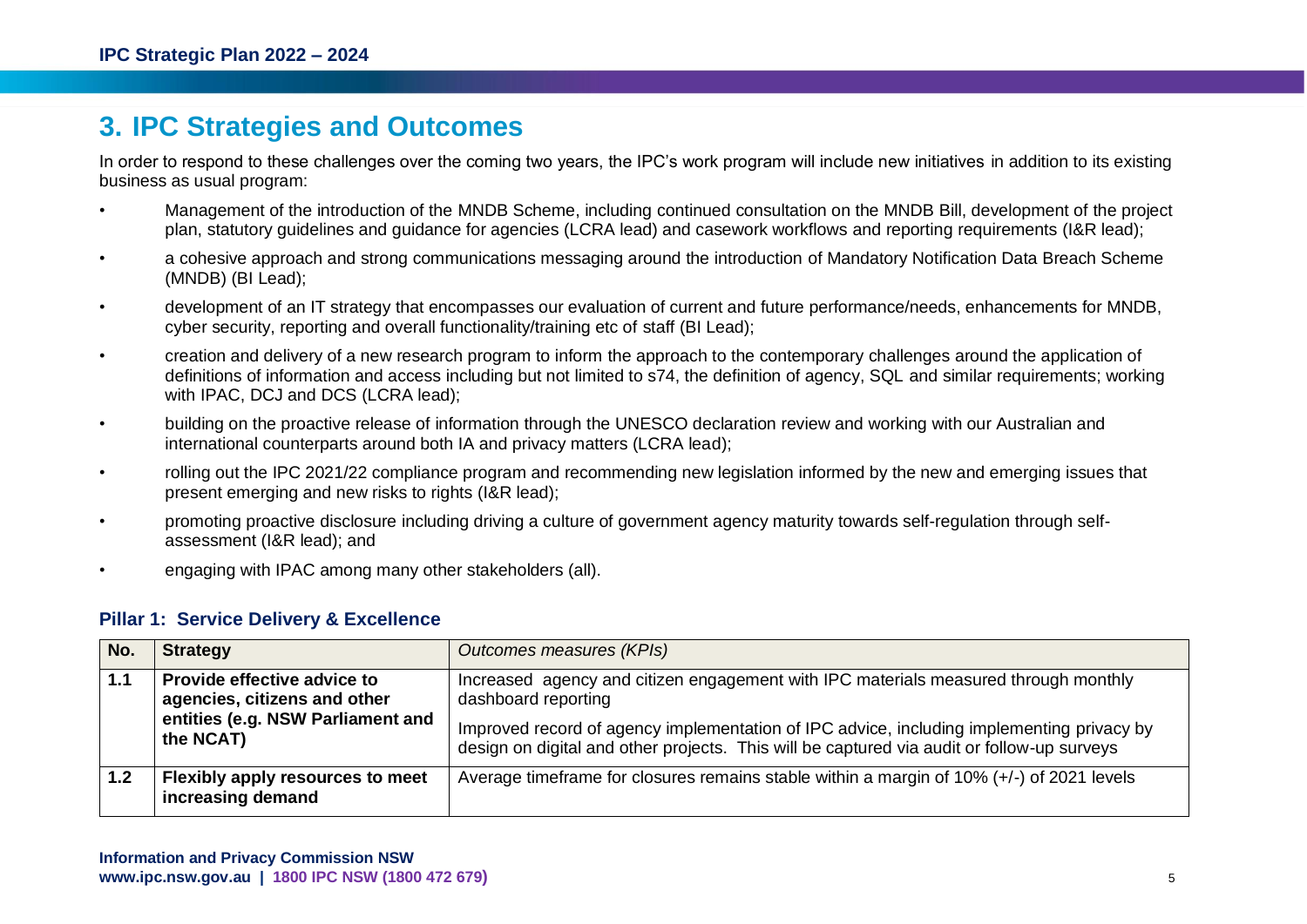| No. | <b>Strategy</b>                                                                                                                        | Outcomes measures (KPIs)                                                                                                                                                 |
|-----|----------------------------------------------------------------------------------------------------------------------------------------|--------------------------------------------------------------------------------------------------------------------------------------------------------------------------|
| 1.3 | <b>Proactively set citizen</b><br>expectations of the services and<br>advice we can offer at their point<br>of engagement with the IPC | Improved outcomes of customer surveys using previous benchmarks (+/-10% of 2021 levels)<br>Improved agency and citizen engagement with IPC materials (monthly dashboard) |

## **Pillar 2: Engagement & Influence**

| No. | <b>Strategy</b>                                                                                                                  | <b>Outcomes measures (KPIs)</b>                                                                                                                                                        |  |
|-----|----------------------------------------------------------------------------------------------------------------------------------|----------------------------------------------------------------------------------------------------------------------------------------------------------------------------------------|--|
| 2.1 | Anticipate, shape and respond to<br>the digitisation of government                                                               | More government information being released by agencies to citizens through digital projects<br>incorporating information access measured through surveys                               |  |
| 2.2 | Improve understanding of impacts<br>of technology on IPC legislation<br>to build internal IPC capacity to<br>assist agencies     | Review currency of publications, including advice on new technologies                                                                                                                  |  |
| 2.3 | Continue to demonstrate IPC's<br>proactive, independent leadership<br>in the management and promotion<br>of data and information | Improved IPC brand awareness around reach and reputation. (Brand awareness survey used<br>to measure % increase in agency awareness of IPC services and responsibility)                |  |
| 2.4 | Encourage agencies to act on the<br>guidance IPC provides                                                                        | Improved record of agency implementation of IPC advice, including their implementation of<br>privacy by design on digital and other projects (captured via audit or follow-up surveys) |  |
| 2.5 | <b>Ensure greater consistency of</b><br>agency understanding and<br>awareness of existing and<br>emerging legislation / case law | Overall improvement in agency understanding and awareness (captured via audit or follow-up<br>surveys)                                                                                 |  |
| 2.6 | <b>Effectively prepare for and deliver</b><br><b>Mandatory Data Breach Scheme</b>                                                | 100% of notifications are registered and acknowledged within 5 business days of receipt                                                                                                |  |
| 2.7 | <b>Strengthening engagement using</b><br>new and comprehensive ways of<br>engaging agencies, partners,<br>experts and citizens   | Improved 'understandability' score on communication activities or materials (via micro-surveys)                                                                                        |  |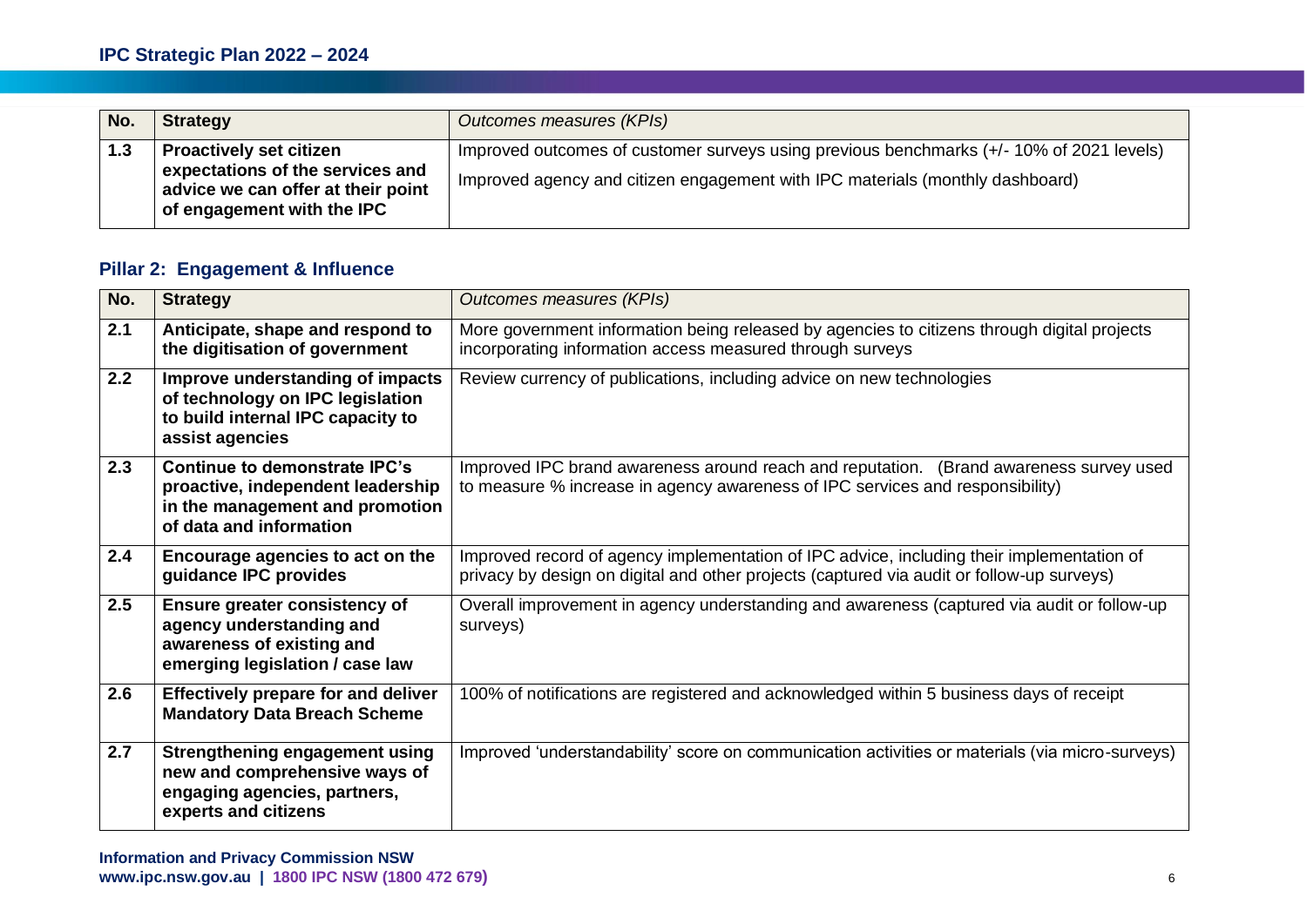| No. | <b>Strategy</b>                                                                                     | Outcomes measures (KPIs)                                                                                          |
|-----|-----------------------------------------------------------------------------------------------------|-------------------------------------------------------------------------------------------------------------------|
| 2.8 | Seek to develop further external<br>agency maturity around their use<br>of the self-assessment tool | Increase in the number of agencies responding to IPC surveys saying that they are using self-<br>assessment tools |

#### **Pillar 3: Rights Promotion & Impact**

| No. | <b>Strategy</b>                                                                                                      | Outcomes measures (KPIs)                                                                                                                                                                                |
|-----|----------------------------------------------------------------------------------------------------------------------|---------------------------------------------------------------------------------------------------------------------------------------------------------------------------------------------------------|
| 3.1 | <b>Elevate agency and citizen</b><br>awareness of rights and pathways<br>for accessing information<br>including MNDB | Improved record of agency implementation of IPC advice, including establishment of pathways<br>being used by citizens (captured via audit or follow-up surveys)                                         |
| 3.2 | Identify and manage emerging<br>issues to inform guidance and<br>thought leadership                                  | Report number of IPC thought leadership pieces on a quarterly basis, noting that the<br>dashboard also includes analysis of stakeholder engagement with materials around new trends<br>and technologies |
| 3.3 | <b>Continually ensure agencies and</b><br>citizens have effective access to<br>up-to-date information                | Improved agency and citizen engagement with IPC materials (monthly dashboard)                                                                                                                           |

#### **Pillar 4: Operational Excellence**

| No. | <b>Strategy</b>                                                                                                                            | <b>Outcomes Measure (KPIs)</b>                                                                                                    |
|-----|--------------------------------------------------------------------------------------------------------------------------------------------|-----------------------------------------------------------------------------------------------------------------------------------|
| 4.1 | Implement best practice systems,<br>processes and resources                                                                                | Improved internal user satisfaction with system and resources (staff survey)                                                      |
| 4.2 | Work in a supportive, cross<br>functional way across the whole<br>of IPC, including to deliver<br>systems improvement and agency<br>advice | Overall staff satisfaction with experience of collaborating with other teams on Strategic Plan<br>initiatives (360-degree survey) |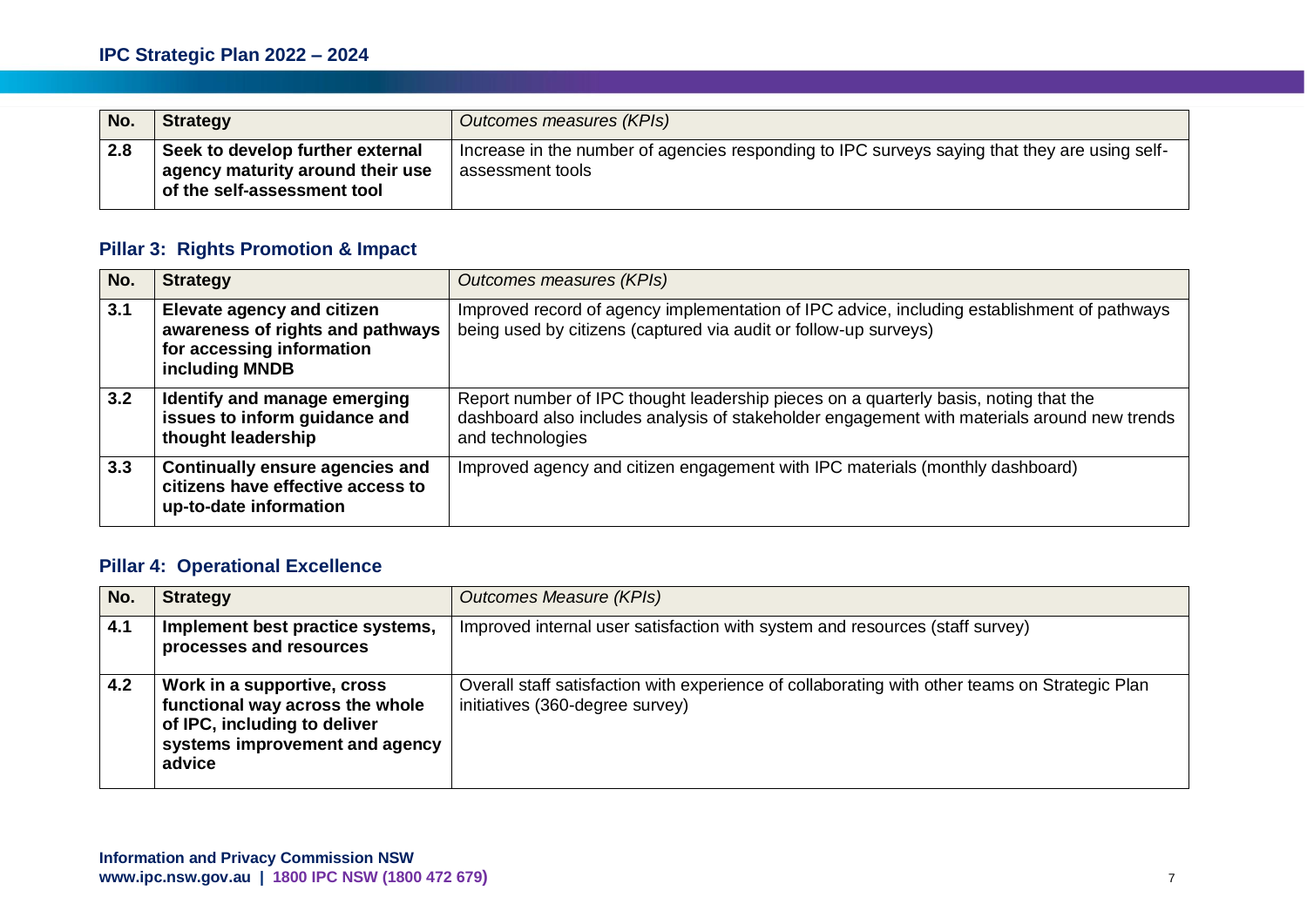| No. | <b>Strategy</b>                                                                                   | Outcomes Measure (KPIs)                                                                                                        |
|-----|---------------------------------------------------------------------------------------------------|--------------------------------------------------------------------------------------------------------------------------------|
| 4.3 | <b>Ensure human resources and</b><br>finance management meets IPC<br>requirements and commitments | Decrease in the number of financial issues, increase in staff training hours measured and<br>reported on the monthly dashboard |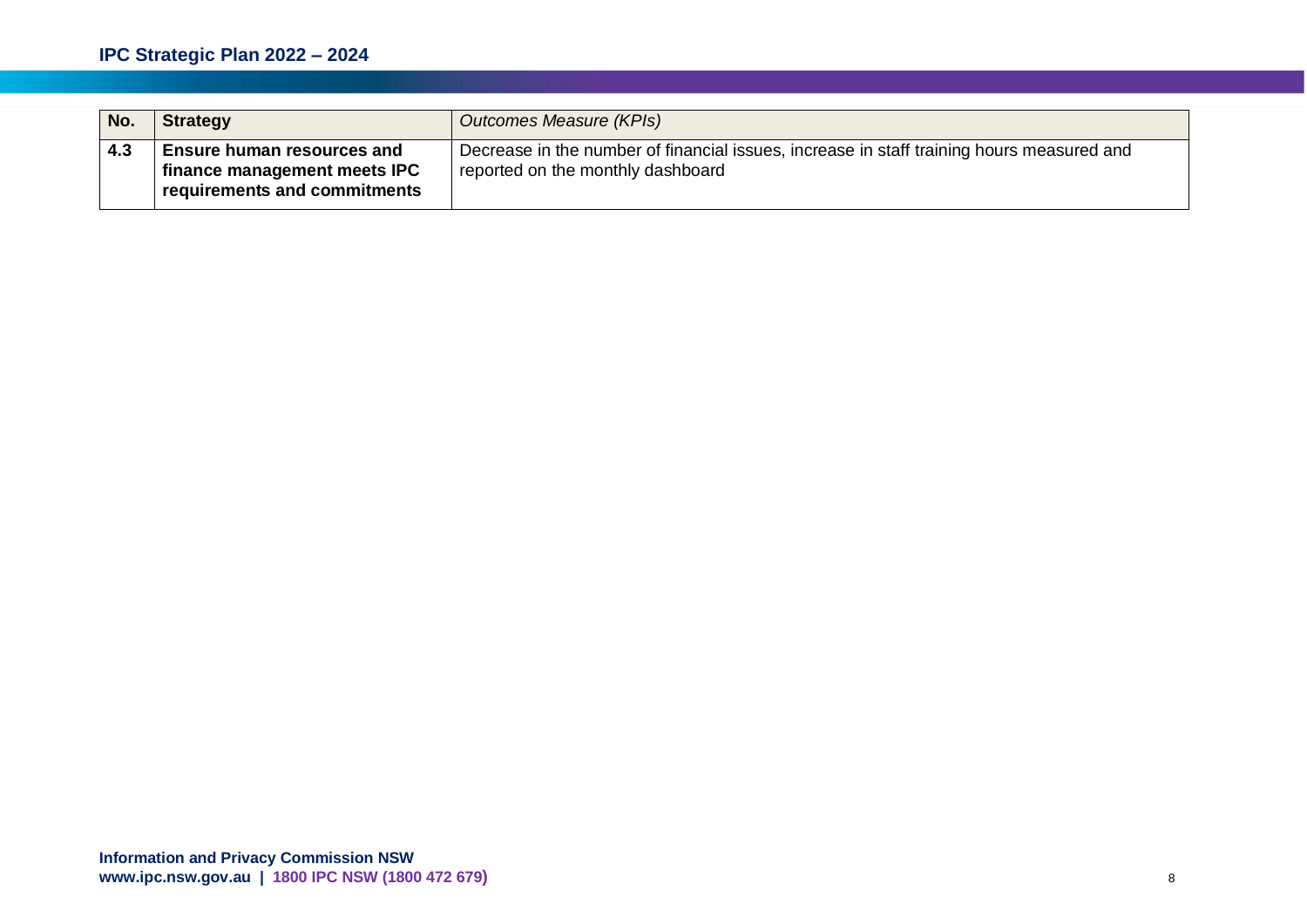# <span id="page-8-0"></span>**4. Team Initiatives and Measurable Outputs**

Feedback loops will be a key to measuring the team success of outputs. The required tools will largely be delivered by the Business Improvement teams through assessment techniques such as surveys, pulse, practitioners, feedback to Minister/from Ministers regarding stakeholder engagement.

This feedback will also be informed by our proactive compliance program including uptake of our recommendations and guidance documents. The feedback then flows through to updates and as required, new information, guidance and support.

#### **a. LEGAL COUNSEL & REGULATORY ADVICE TEAM (LCRA)**

#### **Pillar 1: Service Delivery & Excellence**

| No.               | <b>Initiatives</b>                                                                                                                                                                                                                                                                                      | <b>Output Measures</b>                                                                                                           |
|-------------------|---------------------------------------------------------------------------------------------------------------------------------------------------------------------------------------------------------------------------------------------------------------------------------------------------------|----------------------------------------------------------------------------------------------------------------------------------|
| 1.1<br>1.3        | Identify cases (including test cases), conduct research and<br>prepare briefings for responsible Ministers to assist in<br>maintaining currency of legislation                                                                                                                                          | Legal currency of published material is maintained if law<br>changes or there is new case law - tested through agency<br>surveys |
| 2.3<br>2.5<br>3.2 | Further develop relationships with integrity agencies (e.g.<br>SARA, Ombudsman), other NSW Government agencies and<br>practitioner networks to produce information on emerging<br>statutory and regulatory developments and challenges, and<br>provide specific advice tailored for individual agencies | Overall improvement in agency satisfaction over a 12-month<br>period, noting this is a shared goal with I&R                      |

#### **Pillar 2: Engagement & Influence**

| No.        | <b>Initiatives</b>                                                                                                        | <b>Output Measures</b>                                                                                                 |
|------------|---------------------------------------------------------------------------------------------------------------------------|------------------------------------------------------------------------------------------------------------------------|
| 2.1        | Further develop relationship with IPAC to support delivery of<br>strategic IPC priorities                                 | Timely advice to agencies on interaction between technology,<br>privacy and information access (overall improvement in |
| 2.3<br>2.4 | Provide enhanced guidance on retrieving records and<br>conducting searches                                                | satisfaction over a 12-month period)                                                                                   |
|            | Advise on agency projects in accordance with IPC's functions<br>(e.g. Digital Restart Fund) and obtain feedback on advice |                                                                                                                        |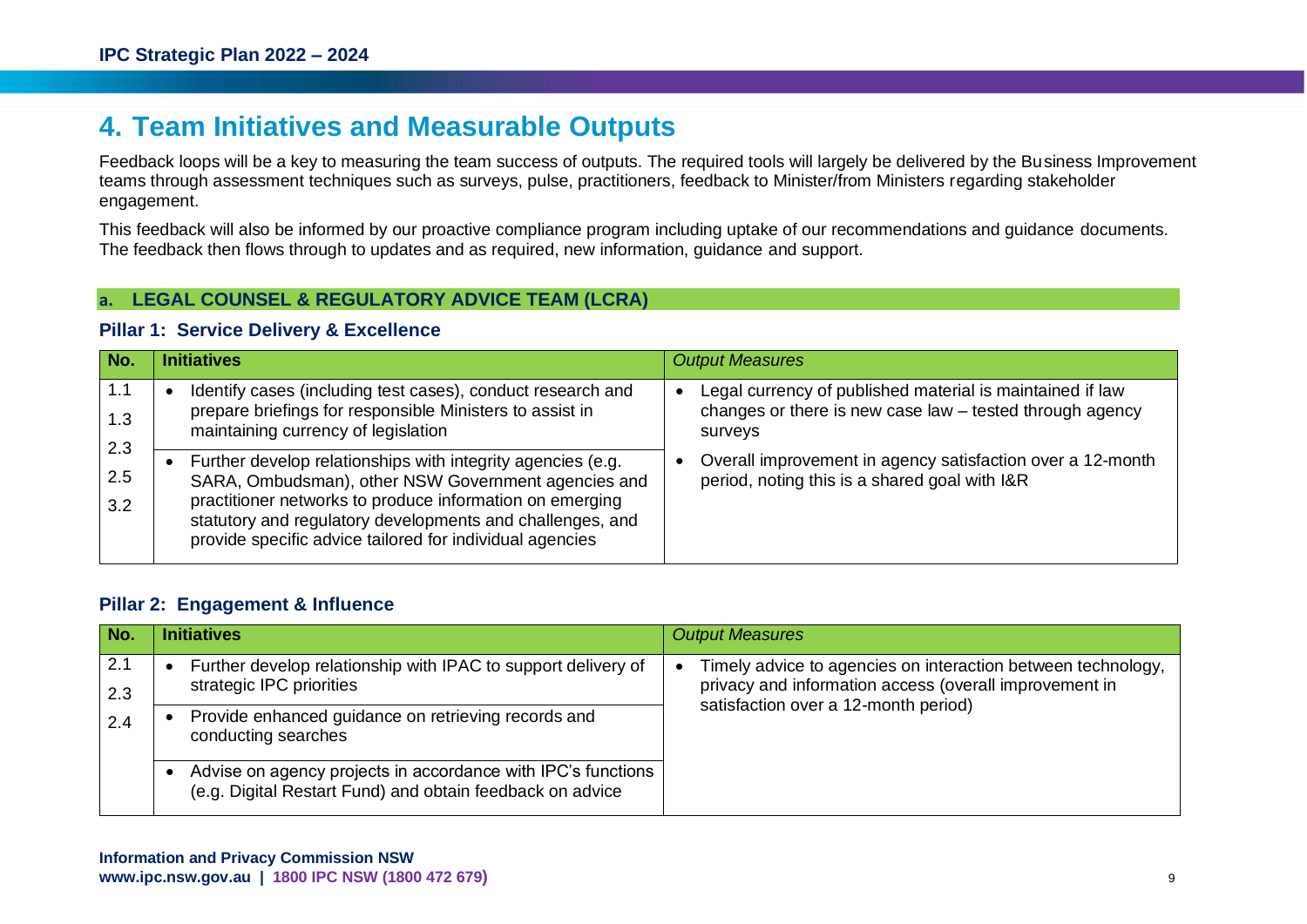| No.        | <b>Initiatives</b>                                                                                                                     | <b>Output Measures</b>                                                                                     |
|------------|----------------------------------------------------------------------------------------------------------------------------------------|------------------------------------------------------------------------------------------------------------|
| 2.2<br>2.3 | Provide content for the preparation of guidelines and<br>guidance to assist agencies to comply with legislation,<br>including the MNDB | Increased agency satisfaction with guidelines and guidance<br>developed in response to legislative changes |
| 2.6        | Review and update advice on digital government from a<br>privacy and information access perspective                                    |                                                                                                            |
| 2.3<br>2.7 | Work with national and international information access and<br>privacy groups to maximise influence                                    | Include cases that involve technology in reporting to<br><b>Compliance Committee</b>                       |

#### **Pillar 3: Rights Promotion & Impact**

| No.               | <b>Initiatives</b>                                                                                                                                                                                                                                                | <b>Output Measures</b>                                                                   |
|-------------------|-------------------------------------------------------------------------------------------------------------------------------------------------------------------------------------------------------------------------------------------------------------------|------------------------------------------------------------------------------------------|
| 3.1<br>3.2<br>3.3 | Provide content to assist CCA develop helpful and accurate<br>published advice to guide citizens to understand their rights<br>and agencies to understand their obligations                                                                                       | Increased percentage of content reviewed and updated each<br>year                        |
|                   | Support agencies to build their capacity to respond to data<br>breach events                                                                                                                                                                                      |                                                                                          |
| 3.2               | Engage with academics and other experts to deliver thought<br>leadership pieces that are clearly separate from other<br>guidance on existing legislation (e.g. on asymmetry between<br>government sharing and citizen access and/or access to<br>digital records) | Number of new thought leadership pieces delivered and<br>measured against previous years |
| 3.3               | Develop and implement MNDB project plan                                                                                                                                                                                                                           | Project plan developed and all items completed in consultation<br>with I&R               |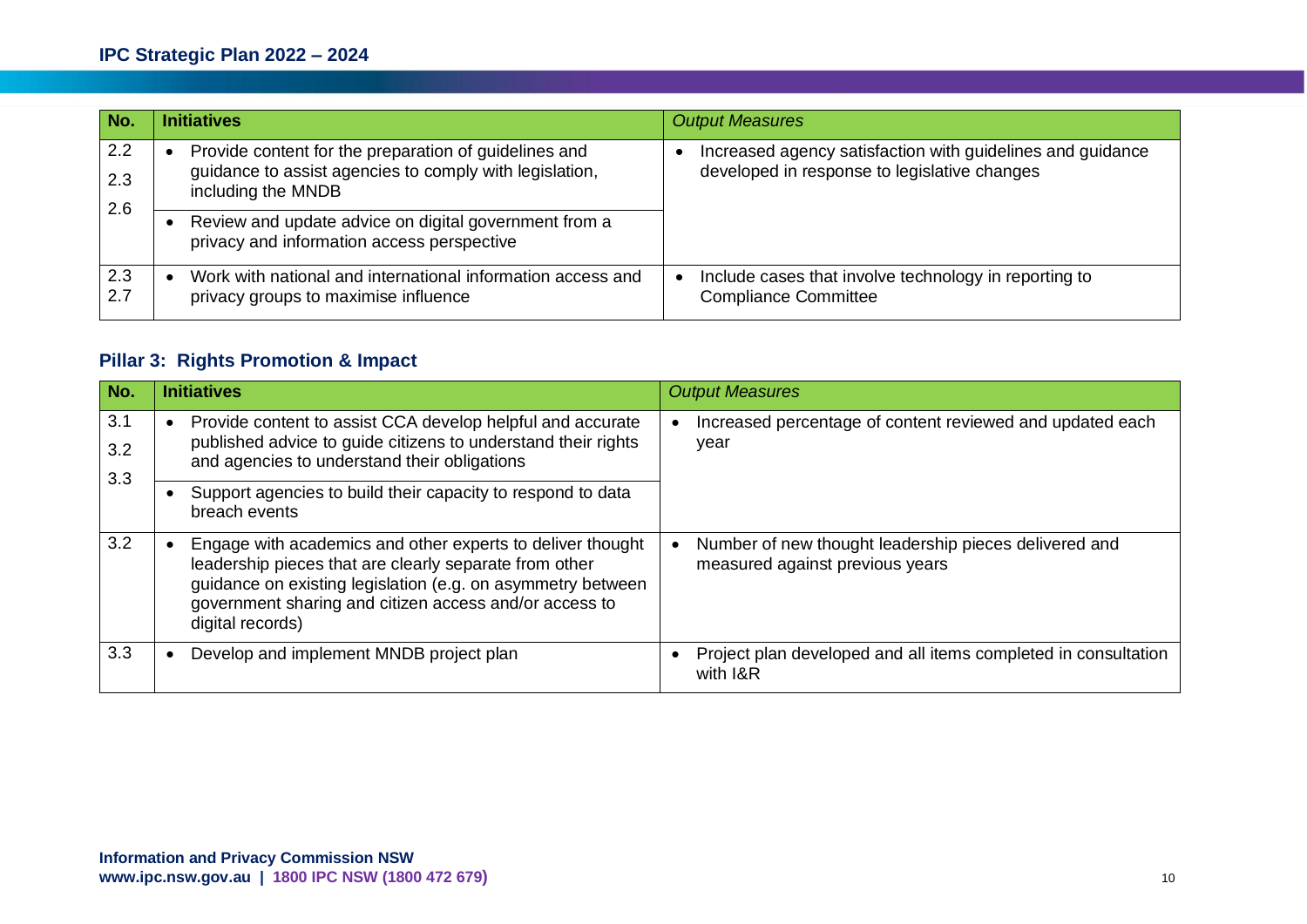|  | <b>Pillar 4: Operational Excellence</b> |  |
|--|-----------------------------------------|--|
|--|-----------------------------------------|--|

| No.        | <b>Initiatives</b>                                                                                                                                                                                               | <b>Output Measures</b>                                                                                                                                                                                                             |
|------------|------------------------------------------------------------------------------------------------------------------------------------------------------------------------------------------------------------------|------------------------------------------------------------------------------------------------------------------------------------------------------------------------------------------------------------------------------------|
| 4.2<br>4.1 | Interpret legislative requirements and work with other parts of<br>the agency to ensure consistency in approach (e.g. for S37<br>report, MNDB)                                                                   | Cohesive and legally accurate policies and resources tested<br>through agency surveys                                                                                                                                              |
| 4.1<br>4.2 | Collaborate to improve existing resources (e.g. publications<br>review and knowledge base committees)                                                                                                            | IPC self-assessment undertaken by BI which will measure:<br>○ Currency of guidance materials and that they address<br>emerging issues<br>Training materials or sessions delivered with high staff<br>$\Omega$<br>engagement levels |
| 4.2        | Participate in cross-team IPC working groups on key projects<br>and initiatives including the provision of reports and support<br>for compliance obligations. Initiate those working groups<br>where appropriate | Attendance at working group meetings and timely completion<br>of working group actions                                                                                                                                             |

#### **b. INVESTIGATION & REVIEW TEAM (I&R)**

#### **Pillar 1: Service Delivery & Excellence**

| No.        | <b>Initiatives</b>                                                                                         | <b>Output Measures</b>                                                                                                |
|------------|------------------------------------------------------------------------------------------------------------|-----------------------------------------------------------------------------------------------------------------------|
| 1.2        | Expand the Rotation Policy to include capacity for flexibility in<br>the team for hybrid work arrangements | Measurable improvements in staff satisfaction                                                                         |
| 1.1<br>1.3 | Proactively prepare materials for setting expectations for what<br>IPC can and cannot do                   | Reduced time and administration for cases at 'waiting for<br>information' stage                                       |
|            |                                                                                                            | Achieve overall improvement in agency satisfaction over a 12-<br>month period, noting this is a shared goal with LCRA |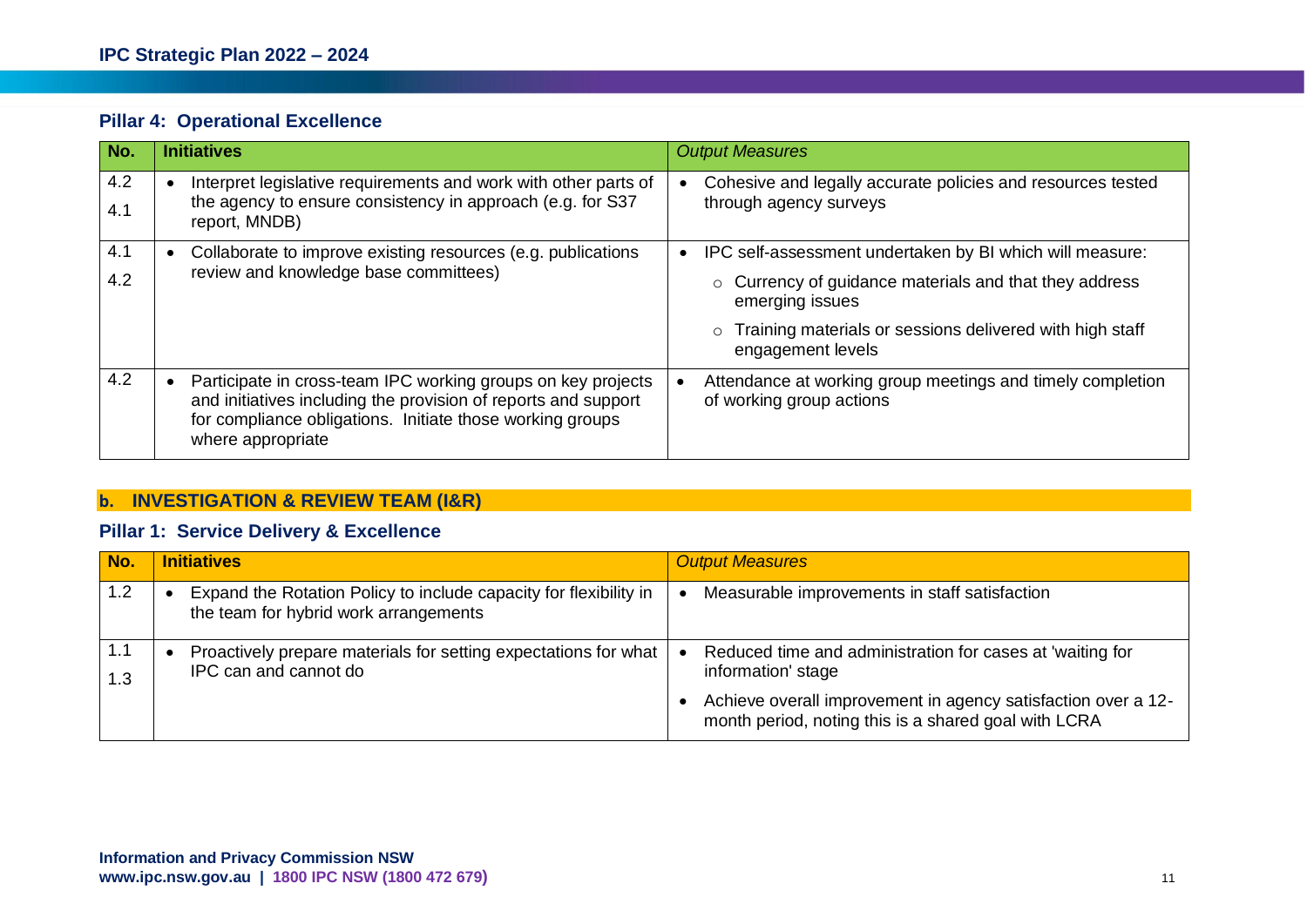|  | <b>Pillar 2: Engagement &amp; Influence</b> |  |
|--|---------------------------------------------|--|
|--|---------------------------------------------|--|

| No.               | <b>Initiatives</b>                                                                                                                                                                      | <b>Output Measures</b>                                                                                                                                    |
|-------------------|-----------------------------------------------------------------------------------------------------------------------------------------------------------------------------------------|-----------------------------------------------------------------------------------------------------------------------------------------------------------|
| 2.1<br>2.2<br>2.5 | Deliver collaborative pieces of guidance with relevant<br>agencies on how technologies link to compliance obligations<br>(e.g. archive/searching, what is a record, cc v bcc for email) | Delivery of new guidance materials through collaborative<br>process with relevant agencies resulting in increased utilisation<br>and adoption by agencies |
| 2.7<br>2.8        | Contribute to the new IPC IT strategy by investigating<br>potential technological tools to support proactive compliance<br>audit program to maximise reporting                          | Include cases that involve technology in reporting to the<br>compliance committee<br>Submission of potential tools to BI Team for consideration           |
| 2.7<br>2.8        | Build upon the agency self-evaluation model by enhancing<br>use of self-assessment tools and governance models to<br>embed requirements                                                 | Increased number of agencies consistently inputting data into<br>the tool)                                                                                |

#### **Pillar 3: Rights Promotion & Impact**

| No.        | <b>Initiatives</b>                                                                                                                                                                                                  | <b>Output Measures</b>                                                                                          |
|------------|---------------------------------------------------------------------------------------------------------------------------------------------------------------------------------------------------------------------|-----------------------------------------------------------------------------------------------------------------|
| 3.1<br>3.2 | Develop new policies, templates and procedures for the<br>MNDB, including by liaising with OAIC where appropriate                                                                                                   | New policies, templates and procedures developed<br>Voluntary data breach resources and tools have been updated |
| 3.3<br>4.1 | Review the existing published voluntary data breach<br>resources and tools for currency and continued application                                                                                                   |                                                                                                                 |
| 3.2<br>3.3 | Review regulatory framework with focus on changing/<br>emerging issues and systemic issues response                                                                                                                 | Regulatory Plan updated and published<br>Resources produced for top three recurring issues/                     |
|            | Target new regulatory guidance informed by the top three<br>recurring issues/considerations within agencies for improved<br>decisions making (for example amendment to health,<br>information not held, section 61) | considerations                                                                                                  |
|            | Deliver proactive audits informed by key risks and new and<br>emerging issues                                                                                                                                       |                                                                                                                 |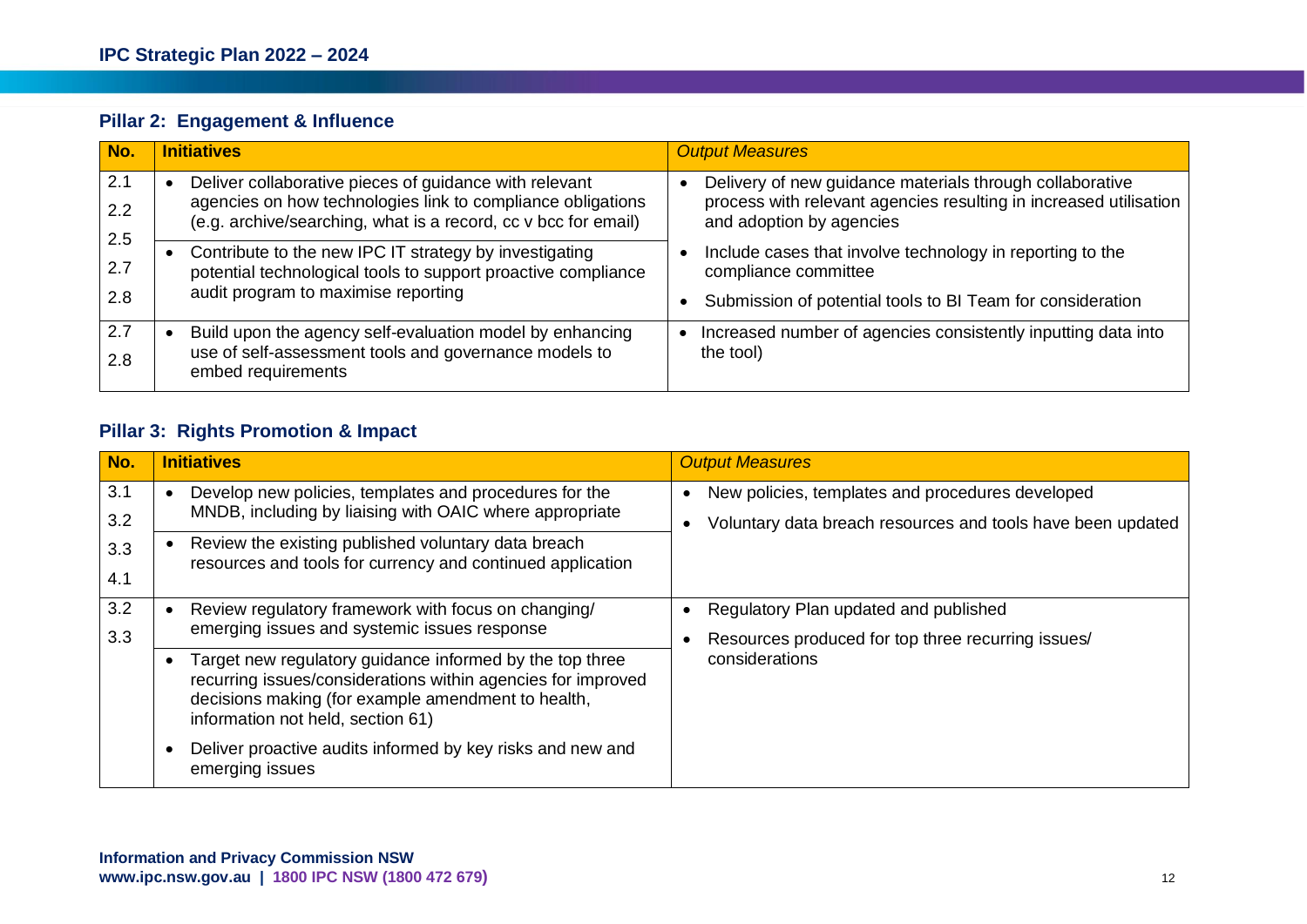| No. | <b>Initiatives</b>                                                                                                                             | <b>Output Measures</b>          |
|-----|------------------------------------------------------------------------------------------------------------------------------------------------|---------------------------------|
| 3.1 | Review existing format of review report templates to better<br>communicate outcomes and findings with a focus on<br>accessibility and audience | Updated review report templates |

#### **Pillar 4: Operational Excellence**

| No.        | <b>Initiatives</b>                                                                                                                                        | <b>Output Measures</b>                                                                                                 |
|------------|-----------------------------------------------------------------------------------------------------------------------------------------------------------|------------------------------------------------------------------------------------------------------------------------|
| 4.1        | Develop and implement a Plan for managing the complexity<br>of files                                                                                      | Annual audit of IPC email inbox and record-keeping conducted<br>to ensure best practice approach is being consistently |
|            | Develop and implement best practice record keeping for the<br><b>IPC</b> email inbox                                                                      | implemented (exceptions investigated and subsequent actions<br>reported                                                |
| 2.1<br>4.1 | Investigate and establish a platform or platforms for agencies<br>to share information with the IPC relevant to IPC case work<br>that are digital enabled | New and/or revised processes for collecting information<br>identified and implemented where possible                   |
| 4.1        | Conduct review of current internal I&R processes and remove<br>or replace those no longer fit-for-purpose (e.g. AIG)                                      | Process review completed resulting in time-saving changes                                                              |

#### **c. BUSINESS IMPROVEMENT TEAMS**

#### **Pillar 1: Service Delivery & Excellence**

| No.        | <b>Initiatives</b>                                                                                                 | <b>Output Measures</b>                                                                                                                           |
|------------|--------------------------------------------------------------------------------------------------------------------|--------------------------------------------------------------------------------------------------------------------------------------------------|
| 1.1<br>1.2 | High level review of IPC end-to-end communications and test  <br>against the strategic pillars of the organisation | Identify and implement feasible initiatives from these reviews,<br>reporting on how these new actions are delivering on the<br>strategic pillars |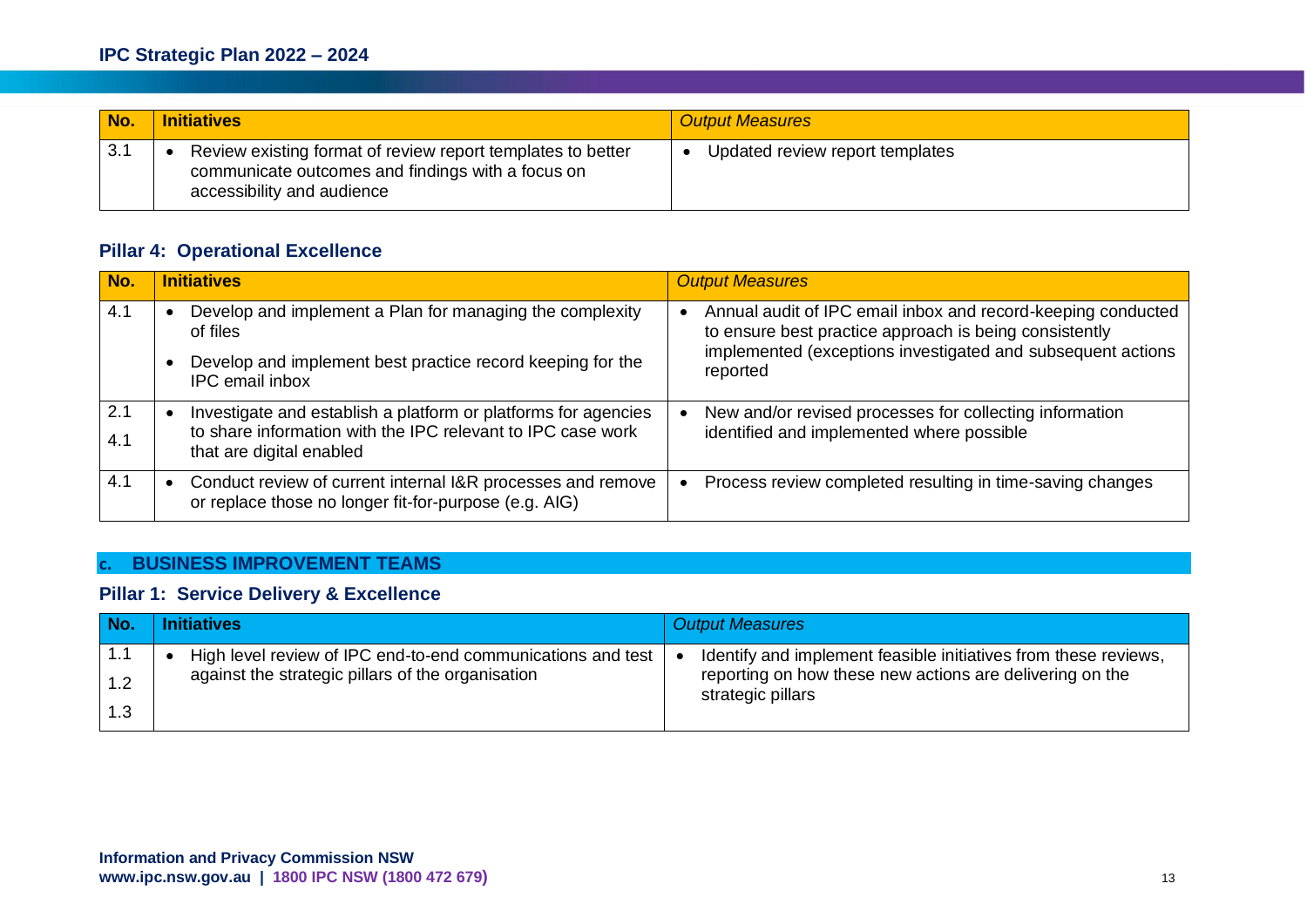### **Pillar 2: Engagement & Influence**

| No.               | <b>Initiatives</b>                                                                                                                   | <b>Output Measures</b>                                                                                                                                                                                    |
|-------------------|--------------------------------------------------------------------------------------------------------------------------------------|-----------------------------------------------------------------------------------------------------------------------------------------------------------------------------------------------------------|
| 2.2<br>2.3        | Complete brand awareness tests (2022, 2023)<br>Undertake roadshows and other proactive communication                                 | Brand awareness test - 2022 results set as benchmark for<br>improvement in 2023                                                                                                                           |
| 2.4               | strategies, using available resources across the organisation<br>to promote education around key strategic issues for IPC            | Be clear on the objectives of each roadshow/strategy.<br>Feedback from the roadshows reviewed against the objective<br>and reported back to partners to assist in the development of<br>their own systems |
| 2.4<br>2.5<br>2.7 | Develop resources for other IPC teams to encourage<br>agencies to implement IPC guidance (e.g. reminders,<br>checklists, animations) | Successful collaborations with other teams to:<br>$\circ$ Develop and disseminate resources (incl. on MNDB)<br>$\circ$ Consolidate feedback mechanisms                                                    |
| 2.8               | Consolidate feedback mechanisms on agency use and<br>understanding of publications                                                   | $\circ$ Develop relevant surveys                                                                                                                                                                          |
| 2.6               | Disseminate resources to agencies on implementation of<br>MNDB Scheme and drive engagement with practitioners and                    | Survey of agencies to ensure understanding of their role in the<br>implementation of the MNDB scheme                                                                                                      |
|                   | 'champions'                                                                                                                          | Measure outcomes of MNDB Scheme to assist with future<br>funding                                                                                                                                          |
| 2.3               | Position the IPC for future/ongoing funding by proactively<br>monitoring and reporting on budgetary impacts                          | Funding retained for MNDB and increased for any additional<br>functions                                                                                                                                   |

#### **Pillar 3: Rights Promotion & Impact**

| ∣ No.      | <b>Initiatives</b>                                                                                                                                                                                            | <b>Output Measures</b>                                                                                                                 |
|------------|---------------------------------------------------------------------------------------------------------------------------------------------------------------------------------------------------------------|----------------------------------------------------------------------------------------------------------------------------------------|
| 3.1<br>3.3 | Analyse previous recommendations on new communication<br>methods for agencies and citizens against the Strategies of<br>the 22/23 Strategic Plan. Adjust and implement the<br>recommendations in this context | Implementation of new communications methods and feedback<br>mechanisms on views and reach aligned with the strategies of<br>this Plan |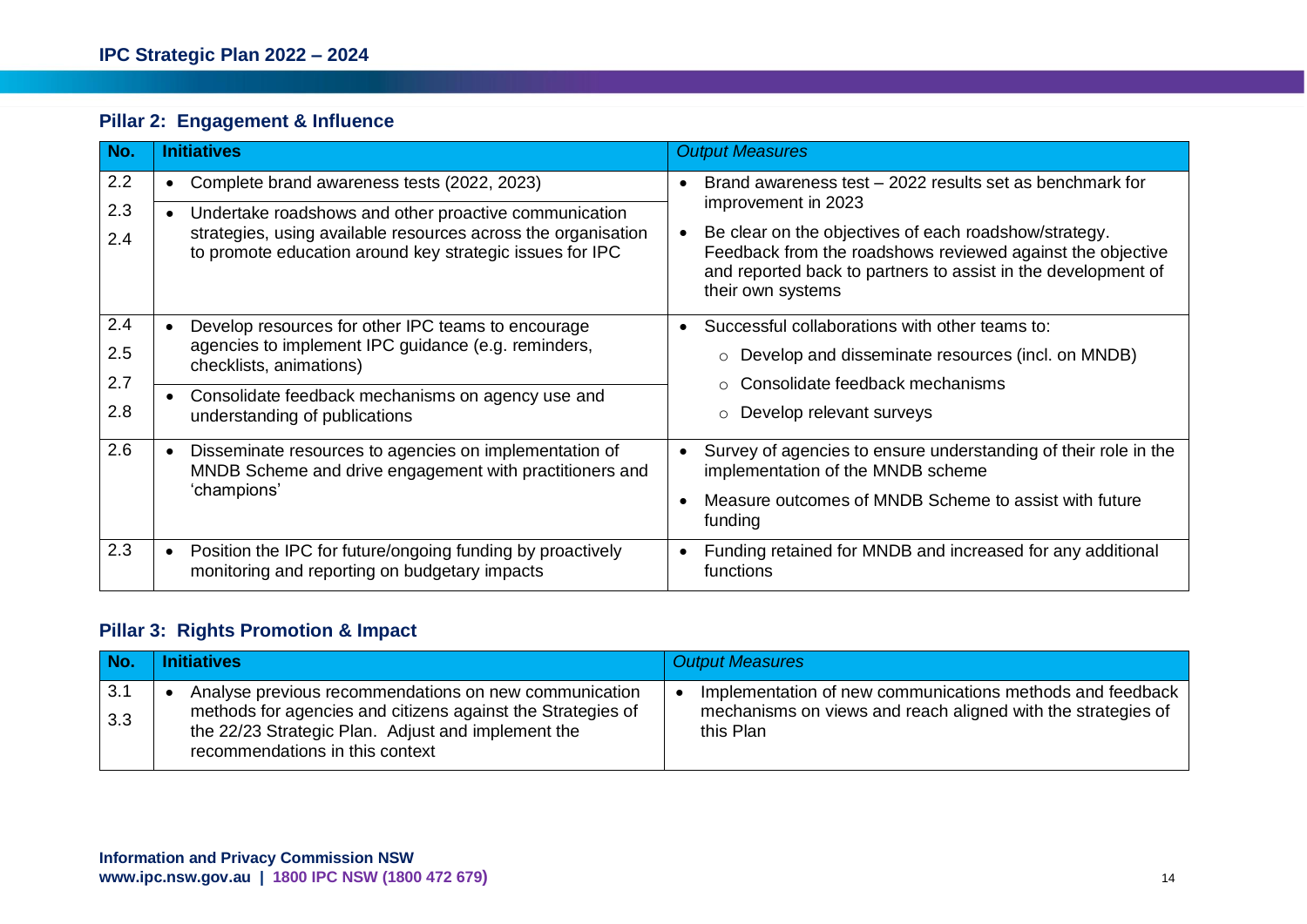|  | <b>Pillar 4: Operational Excellence</b> |  |
|--|-----------------------------------------|--|
|--|-----------------------------------------|--|

| No.        | <b>Initiatives</b>                                                                                                                                                   | <b>Output Measures</b>                                                                                                                                                                                                                                                                                                                              |
|------------|----------------------------------------------------------------------------------------------------------------------------------------------------------------------|-----------------------------------------------------------------------------------------------------------------------------------------------------------------------------------------------------------------------------------------------------------------------------------------------------------------------------------------------------|
| 4.1<br>4.3 | Build relationships with Cluster 'account managers' or key<br>contacts for IPC systems, processes and equipment                                                      | Reduction in number of issues flagged with Cluster service<br>providers<br>DCS MoU reviewed, and recommendations tabled with<br>$\bullet$<br>Executive<br>Improvement in early close, dashboard and end of financial<br>$\bullet$<br>year errors and misstatements<br>Timeliness of Payment Processing benchmarked at 80%<br>within 10 working days |
|            | <b>Review MoU with DCS</b><br>$\bullet$                                                                                                                              |                                                                                                                                                                                                                                                                                                                                                     |
|            | Implement External Audit Checklist and Timetable                                                                                                                     |                                                                                                                                                                                                                                                                                                                                                     |
|            | Integrate Enterprise Risk Management into systems and<br>processes                                                                                                   |                                                                                                                                                                                                                                                                                                                                                     |
|            | Engage with Audit Office and Treasury on Financial<br>Information and key issues                                                                                     |                                                                                                                                                                                                                                                                                                                                                     |
| 4.1        | Ensure processes, manuals, personal procedures are kept up<br>$\bullet$<br>to date                                                                                   | Overall staff satisfaction with experience of collaborating with<br>BI team (360-degree survey)                                                                                                                                                                                                                                                     |
|            | Implement Governance Framework and Action Plan<br>$\bullet$                                                                                                          |                                                                                                                                                                                                                                                                                                                                                     |
| 4.1<br>4.2 | Organise training to assist staff with developing skills for<br>$\bullet$<br>Service Delivery including best practice record keeping                                 | Feasible, priority Resolve improvements identified, and<br>implementation plan developed through staff survey                                                                                                                                                                                                                                       |
| 4.3        | Review new starter experience and implement priority,<br>feasibly improvements to IPC components / advocate for<br>improvements to DCS components                    | Staff retention reported monthly, including:<br>$\bullet$                                                                                                                                                                                                                                                                                           |
|            |                                                                                                                                                                      | $\circ$ Dashboard statistics (i.e. FTEs)                                                                                                                                                                                                                                                                                                            |
|            | Undertake comprehensive exit surveys of staff<br>$\bullet$                                                                                                           | ○ New starter satisfaction with onboarding (delineating<br>between IPC and DCS elements)                                                                                                                                                                                                                                                            |
|            | Implement WHS Plan initiatives                                                                                                                                       |                                                                                                                                                                                                                                                                                                                                                     |
| 4.1        | Identify opportunities for automation in reporting and systems<br>$\bullet$<br>including dashboards                                                                  | Monitoring and reporting of implementation of the IPC IT Plan<br>to the Executive                                                                                                                                                                                                                                                                   |
|            | Implement improvements to systems and website as outlined<br>in the IPC IT Plan - including through engagement with DCS<br>IT - to meet IPC current and future needs |                                                                                                                                                                                                                                                                                                                                                     |